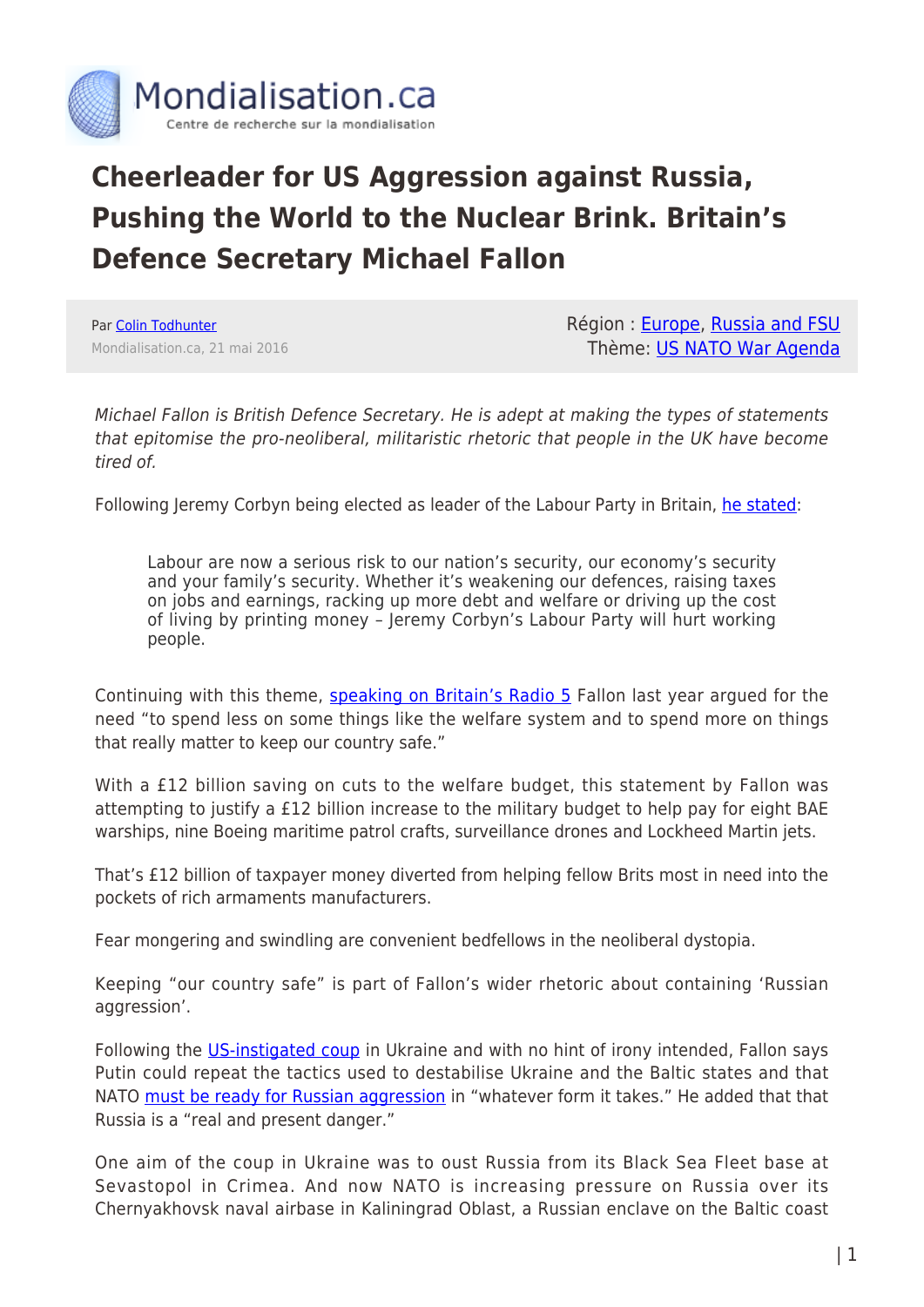sandwiched between Poland and Lithuania.

Aside from an agreement to use the Cam Ranh air base in Vietnam, Russia's only military base outside former Soviet Union territory is the naval base at Tartus in Syria. There too, Western backed attempts at 'regime change' include dislodging Russian interests. It seems that the US will not tolerate any Russian military bases abroad yet it can have 800 military bases/installments of its own scattered around the world, including the encirclement of [Iran](https://markbruzonsky.wordpress.com/2015/04/02/45-u-s-military-bases-surround-iran/)[,Russia and China.](http://www.4thmedia.org/2014/05/america-has-waged-a-brutal-dirty-tricks-campaign-against-russia-for-70-years/)

In recent days, Fallon has been in the news again after three Russian aircraft were seen approaching Baltic airspace. The British RAF responded by sending its Typhoon fighter jets to intercept them. The jets were launched from Amari air base in Estonia. The RAF made the decision to scramble the jets after the Russian crafts apparently did not transmit a recognised identification code.

Fallon called the incident an "act of Russian aggression" and [said](http://www.itv.com/news/2016-05-12/raf-jets-scrambled-to-intercept-russian-planes-in-the-baltics/):

This is another example of just how important the UK's contribution to the Baltic Air Policing Mission is. We were able to instantly respond to this act of Russian aggression – demonstration of our commitment to NATO's collective defence.

The NATO Baltic Air Policing Mission is a NATO initiative in which members cooperate to help Latvia, Estonia, and Lithuania "[guard their air space.](http://uatoday.tv/politics/british-fighters-start-policing-baltic-air-space-641957.html)"

Fallon continued:

This deployment underlines our commitment to the sovereignty of the democratic nations of Eastern Europe. 24 hours a day, seven days a week for the next four months, our RAF Typhoons will be ready to respond instantly to Russian aggression in Baltic airspace.

When discussing whether or not Britain should leave the EU, he continued with his rhetoric to depict Russia as a dangerous enemy standing beneath the standards of decency by stating that leaving the EU would "only bring comfort to our adversaries, whether they are in Raqqa or in Moscow."

By attempting to link Russia with ISIS in the minds of the public, he conveniently chooses to ignore that in Syria it was Russia which helped drive back ISIS in a matter of months, while the [US and its allies have been facilitating it and other terror groups for years](http://www.globalresearch.ca/the-dirty-war-on-syria/5491859) in their attempt to topple a sovereign government in Syria that has led an estimated [400,000](http://www.aljazeera.com/news/2016/04/staffan-de-mistura-400000-killed-syria-civil-war-160423055735629.html) deaths. And let us not forget the death tolls in Libya and [Iraq](http://www.justforeignpolicy.org/iraq) as a direct result of illegal wars or conflicts that were fuelled and assisted by NATO countries and its allies.

Since when did Russia become an 'adversary', we might ask. The answer is when Washington decided to break prior agreements with Moscow and then encircle it with troops and missiles, as described [here](http://www.globalresearch.ca/nato-announces-war-policy-against-russia-chilling-scenario-of-encirclement/5526014) by Eric Zeusse.

Putin has stated that Russia will react appropriately and proportionately to the approach of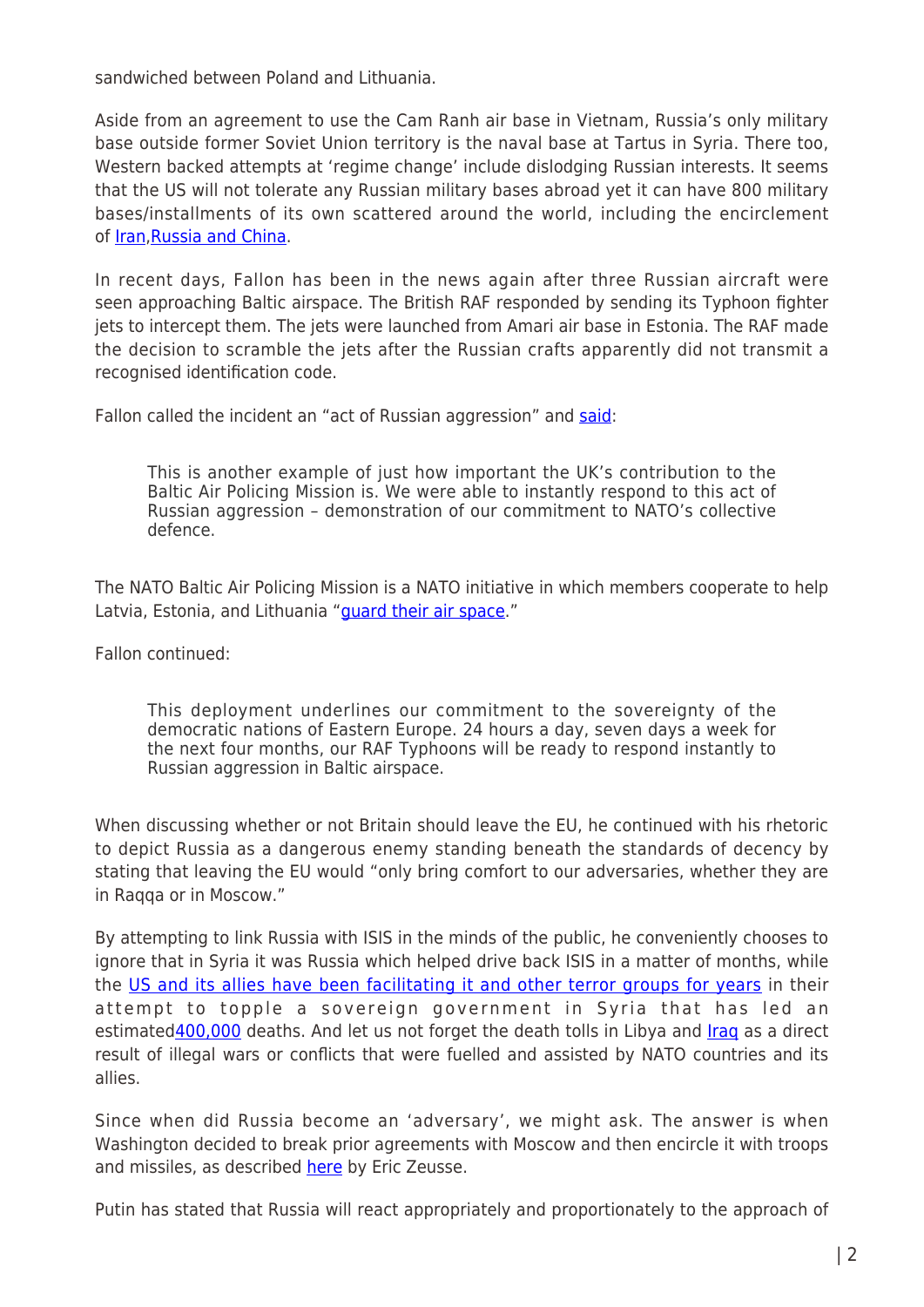NATO's military infrastructure towards its borders.

But in the warped world of Fallon, not rolling over and accepting Washington's duplicity and NATO intimidation and aggression makes you an adversary. Zuesse writes:

"The expectation and demand is clearly that Russia must allow itself to be surrounded by NATO, and to do this without complaint, and therefore also without taking military countermeasures, which NATO would call yet more "aggression by Russia." Any defensive moves by Russia can thus be taken by the West to be unacceptable provocation and justification for a "pre-emptive" attack against Russia by NATO."

It seems wild claims and fear mongering comes natural to Fallon. He is currently [facing legal](http://www.theguardian.com/uk-news/2016/may/11/muslim-cleric-suliman-gani-sues-michael-fallon-claim-he-backed-isis) [action](http://www.theguardian.com/uk-news/2016/may/11/muslim-cleric-suliman-gani-sues-michael-fallon-claim-he-backed-isis) after saying, during London mayoral race, that a Muslim cleric supported ISIS. Fallon has apologised to the cleric, Suliman Gani. Gani is suing Fallon.

If Fallon wants to offer soundbites about 'Russian aggression', he would do well to contemplate what the situation would be if Russian aircraft, troops and missile systems were stationed close to US borders; if Russia had destabilised Canada and placed a neo-fascist regime in power there; if Russia had slapped sanctions on the US, attacked its currency and had rigged global oil prices to undermine the US economy; if Russia had destroyed Libya with its jets or had trained, bussed in and armed death squads in Syria to invade what is a sovereign state.

According to the twisted logic of Michael Fallon, this would constitute 'American aggression'. Yet this is the situation in reverse concerning what the US-led West has done.

Fallon and his associates and backers are recklessly plunging the world to the precipice of nuclear confrontation by breaking agreements with Russia, lying to the public and keeping the public in the dark.

To put this Russian aggression into perspective, the US spends more on its military than the [next eight countries combined](http://www.politifact.com/truth-o-meter/statements/2016/jan/13/barack-obama/obama-us-spends-more-military-next-8-nations-combi/). Also, compare this rather [short list](https://en.wikipedia.org/wiki/List_of_Russian_military_bases_abroad) of Russian bases abroad with the [US military's colonisation of much of the world](http://www.globalresearch.ca/the-worldwide-network-of-us-military-bases/5564).

But regardless of actual facts, the psych-ops about 'Russian aggression' being directed at the public is unrelenting and is encapsulated by retired General Sir Richard Shirreff, who served as NATO's Deputy Supreme Allied Commander. [He says:](http://www.news.com.au/finance/work/leaders/former-nato-leader-boss-predicts-nuclear-war-with-russia-unless-nato-steps-up-security-in-baltic-nations/news-story/12c0717f32d63b75686e3fe1b350cc57)

I have this awful vision of the Baltic States being seized, NATO unable to respond, Putin then blackmails using nuclear weapons what is called chillingly 'nuclear de-escalation' and NATO is unable to do anything about it… The alliance collapses and at a stroke, Putin has destroyed … the organisation perhaps he most fears the most, NATO. America is decoupled from Europe and the world is changed irrevocably.

Referring to events in Crimea, Shirreff said of Putin:

What we've seen is an adventurer, an opportunist who's able to make decisions very quickly to seize opportunities as they're presented.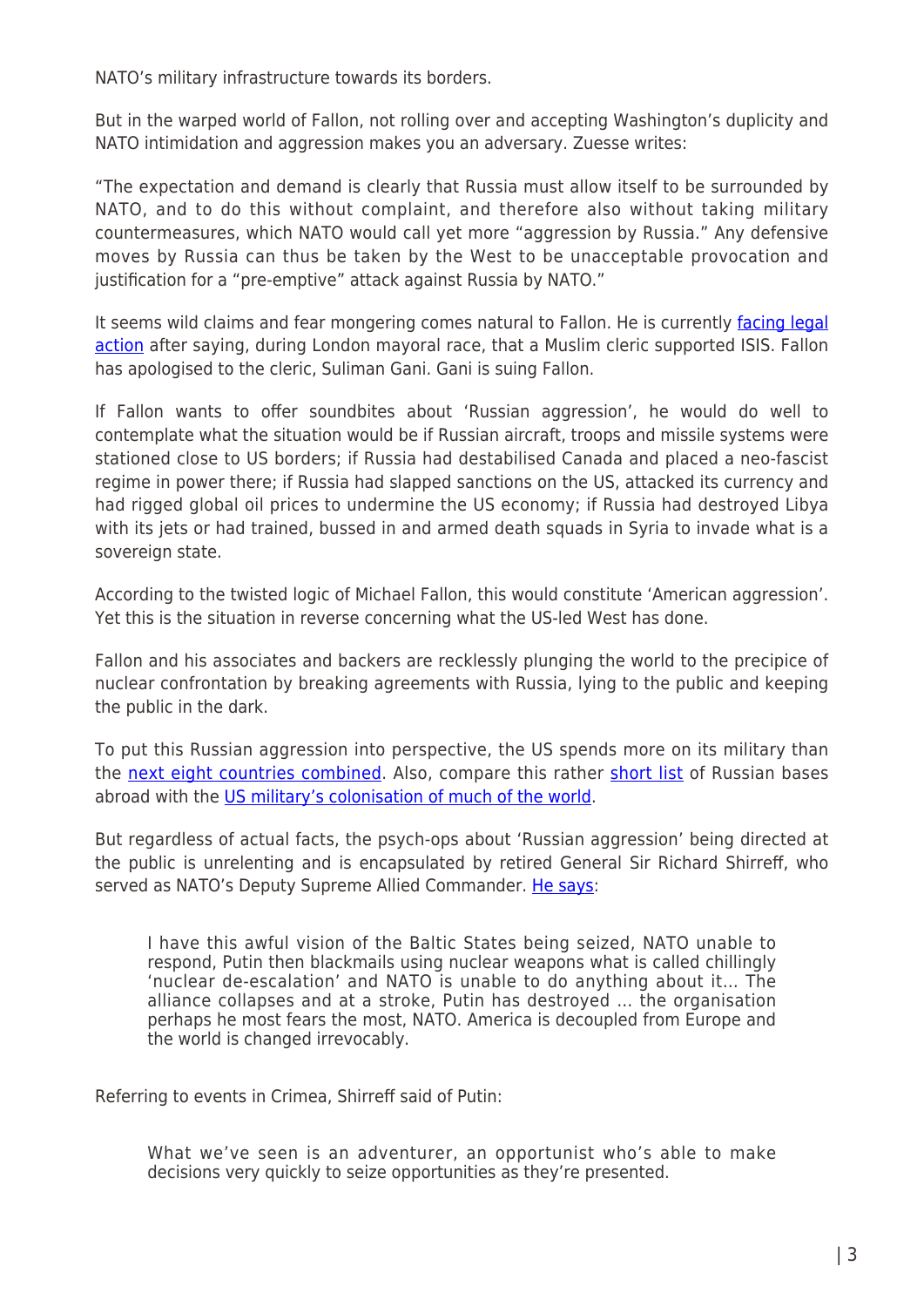Putin could hardly be called an "adventurer" when the US acted to destabilise Russia's immediate neighbour. Consider the US and its ongoing actions to protect its own 'national interest': its unrelenting atrocities across the globe, as outlined by William Blum [here](http://williamblum.org/chapters/rogue-state/united-states-bombings-of-other-countries) and [here](http://williamblum.org/books/killing-hope/).

Then there is former Supreme Allied Commander in Europe Admiral James Stavridis who deems Russian aggression a greater threat than terrorism. He argues that NATO needs to step up its defence systems if it is to provide enough of a deterrent to Putin who is depicted as an adventurous leader capable of disregarding international law and seizing situations to his advantage.

This from someone who represents the US, a country that has flagrantly abused international law to carry out illegal wars, torture, drone assassinations and mass murder [as](http://www.globalresearch.ca/the-real-american-exceptionalism-from-torture-to-drone-assassination/5433366) [and when it deems necessary.](http://www.globalresearch.ca/the-real-american-exceptionalism-from-torture-to-drone-assassination/5433366) The hypocrisy and deceit are palpable.

General Breedlove, Chief of Staff of the American European Command, continues the theme with his twisted world view and dangerous, inflammatory propaganda about Russia and Putin, as discusse[dhere](http://www.globalresearch.ca/nato-aggression-is-there-a-way-out/5520079).

Aside from the as yet unofficially declared war against Russia, the US is now increasing pressure on China, another nuclear armed state. If the US does not pull back and accept the reality of a multi-polar world (which it currently does not – and its entire foreign policy is [geared to securing global dominance\)](http://freedom-articles.toolsforfreedom.com/wolfowitz-doctrine-us-plan-global-supremacy/), there will be but one outcome: war with Russia and China that would very likely escalate to involve nuclear weapons.

Here are some thoughts for Michael Fallon to consider.

When your government's policies have already jeopardized national security by inflicting terror on other countries; when the policies you support have already helped sell the economy to the lowest bidder and have attacked welfare, unions and livelihoods; when the policies you support have allowed massive levels of tax evasion/avoidance; when you and your neoliberal policies have allowed national and personal debt to spiral; when you have driven up the cost of living by handing over public assets to profiteering cartels; when you have flittered away taxpayers money to banks; when you allowed the richest 1,000 people in the UK to increase their wealth by 50% in 2009 alone while you impose 'austerity' on everyone else – then what else can you offer but to roll out a good old dose of fear mongering about Corbyn and Russia simply because you have no actual positive argument or policies to offer the public?

People like Fallon talk about protecting Britain and boosting national security by standing shoulder to shoulder with Washington's bogus 'war on terror' and the destruction of sovereign states like Iraq, Syria and Libya. They do of course sell this to the public in terms of humanitarianism, rooting out terror or securing the safety of the nation.

Fallon's propaganda and sound bites about 'democracy' and respect for 'sovereignty' only work as long as folk remain ignorant and apathetic; and only as long as people fail to challenge and hold such politicians to account.

Fallon, David Cameron and assorted pro-Washington establishment mouthpieces will continue to try to fool the public about 'Russian aggression' because they have signed up to Washington's plan to undermine and destroy Russia. Britain stands solidly behind [US foreign](http://www.globalresearch.ca/americas-gamble-wealth-war-and-power-russian-roulette-and-the-drive-to-nuclear-armageddon/5398617)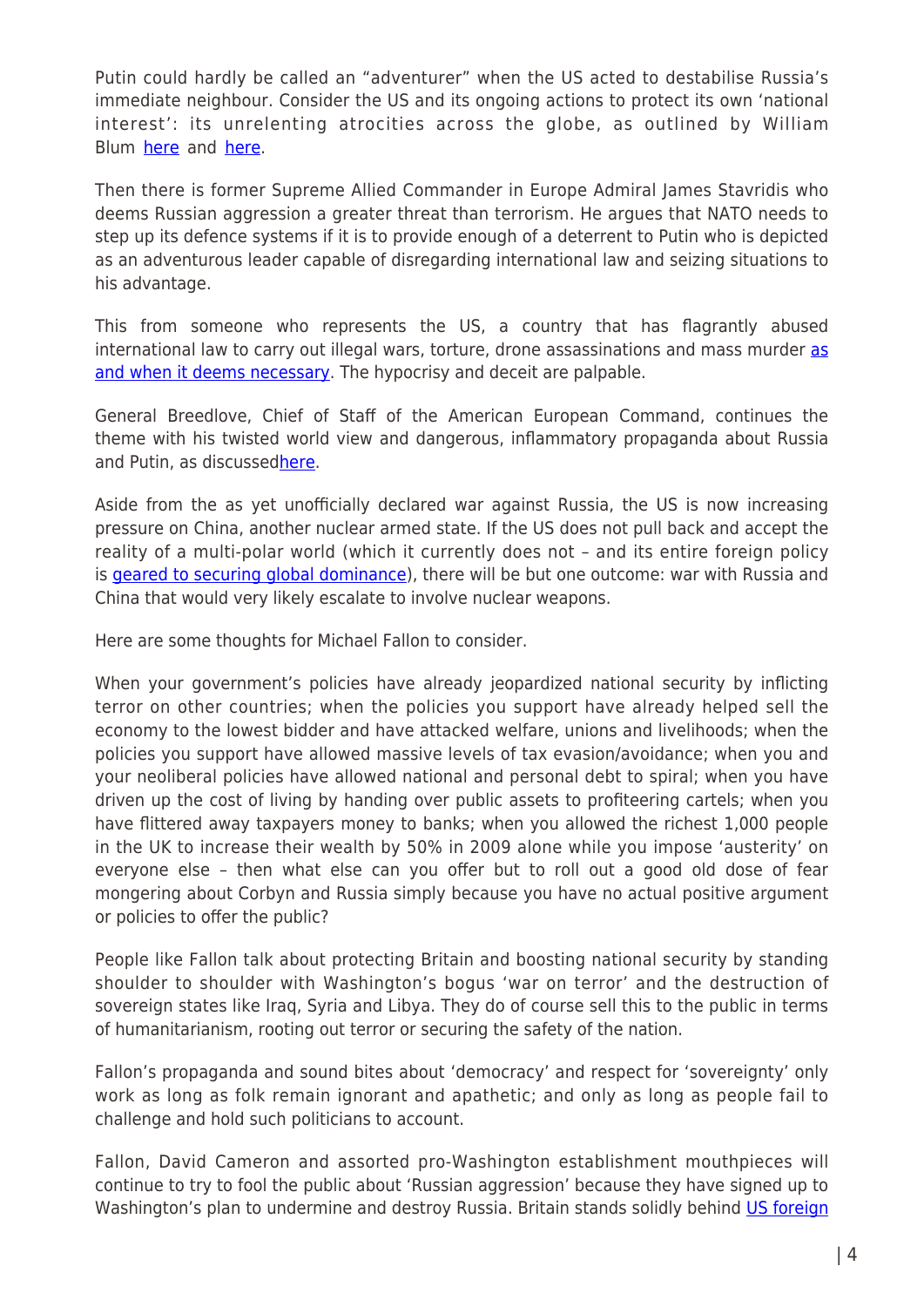## [policy aimed at undermining and attacking Russia.](http://www.globalresearch.ca/americas-gamble-wealth-war-and-power-russian-roulette-and-the-drive-to-nuclear-armageddon/5398617)

The pro-Washington brigade of senior politicians in Britain are following the US into a dead end as its economy continues to flatline. There is only jobless growth, if there is any growth at all. Stock market bubbles – like real estate bubbles, like creating money out of thin air, like rentier capitalism that produces nothing but only extracts royalties or interest, like [treasury bond imperialism](http://michael-hudson.com/2003/03/press-release-super-imperialism/) that has allowed the US to live beyond its means at the expense of other nations – is ultimately a dead end for US 'capitalism'. It is unproductive and parasitic.

Militarism is but one arm of a neoliberal agenda that seeks to bend all working people and regions to the will of Western capital. Politicians such as Fallon are merely bidding on behalf of the rich interests they ultimately represent: whether these interests are readily identifiable individuals like [Soros](http://sputniknews.com/politics/20160429/1038848148/merkel-soros-eu-plan.html) and[Murdoch](http://www.counterpunch.org/2015/03/27/rupert-murdoch-and-the-israeli-genie/) or are in more general terms 'corporate America' in **[Africa](http://www.globaljustice.org.uk/sites/default/files/files/resources/gated-development-global-justice-now.pdf)**, for example, or are those that seek to benefit on the back of war and violence in places such as [Ukraine](https://consortiumnews.com/2014/03/16/corporate-interests-behind-ukraine-putsch/) and [Iraq.](http://www.globalresearch.ca/articles/KHA501A.html)

Ultimately, political managers of a system designed to maintain and increase the power and wealth of their backers are conditioned to act in a way that deceives the public; not only that, they must act in a manner that mirrors the scant regard for human life exhibited by the elite they serve.

Notwithstanding all of the other bombings, wars and conflicts over the decades, there are well over a[million dead](http://www.globalresearch.ca/playing-games-with-war-deaths/5502233) in Iraq, Afghanistan, Syria and Libya as a result of direct military intervention or covert actions by the Western powers and their allies (the death count for Iraq alone between 1990 and 2012 could be [3.3 million](http://www.informationclearinghouse.info/article39639.htm) as a result of Western economic sanctions and illegal wars). All for geopolitical gain, power and wealth buried beneath the deceit of humanitarianism or a war on terror. And, for those who enrich themselves on the back of violence, all « [worth it](https://en.wikipedia.org/wiki/Madeleine_Albright#Sanctions_against_Iraq) » no doubt.

It is ordinary working people who ultimately pay the price of a corrupt neoliberalism underpinned by rampant militarism, whether refugees fleeing from conflict, civilian deaths in war zones or those subject to the types of structural violence that 'austerity' or other forms of economic plunder bring courtesy of the IMF, World Bank, WTO or trade agreements like NAFTA, TPA and TTIP.

But the ultimate price for everyone – both rich and poor – will be a World War fought with nuclear weapons.

La source originale de cet article est Mondialisation.ca Copyright © [Colin Todhunter](https://www.mondialisation.ca/author/colin-todhunter), Mondialisation.ca, 2016

Articles Par : [Colin Todhunter](https://www.mondialisation.ca/author/colin-todhunter)